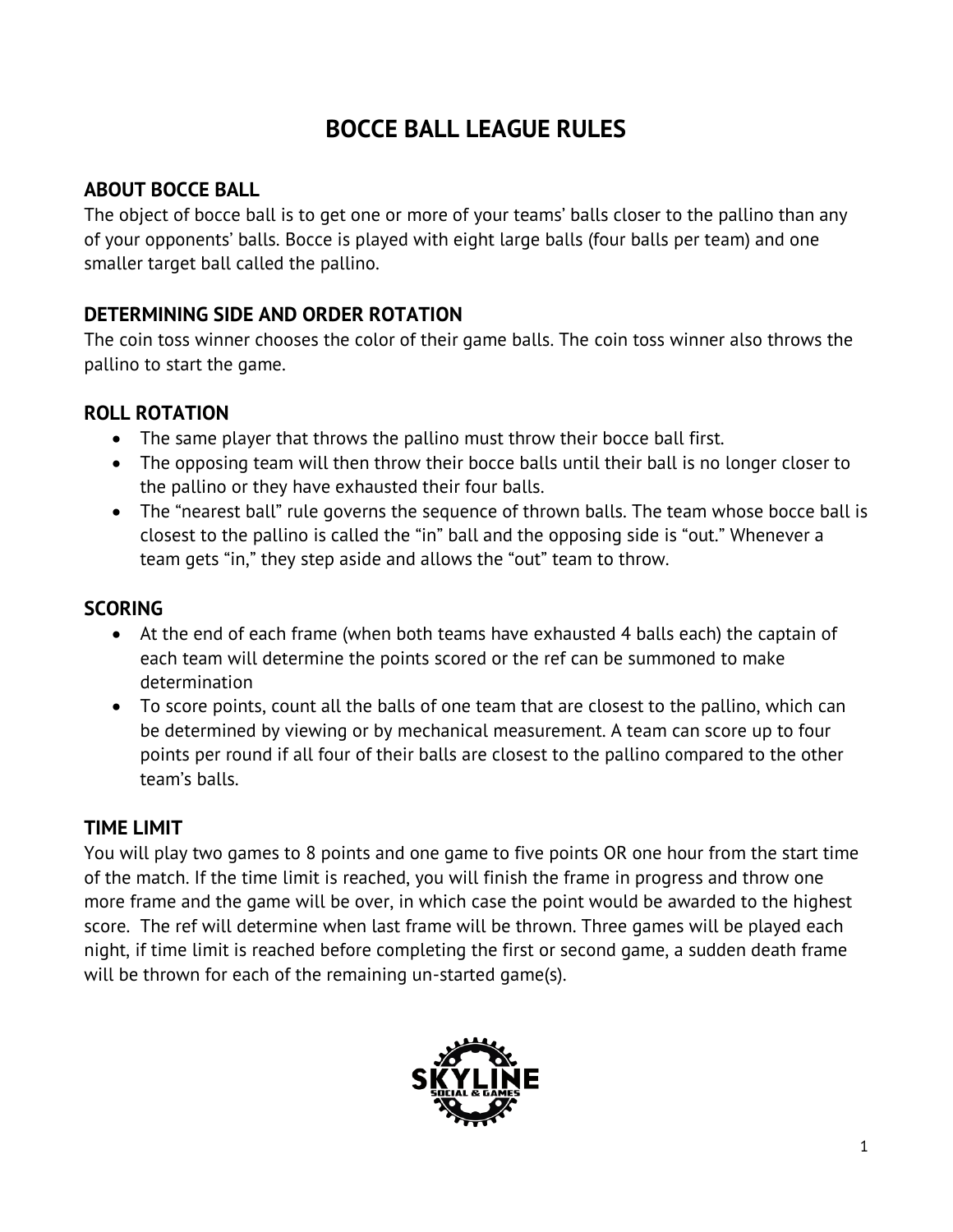# **HOUSE RULES & FOULS**

- A team has the option of rolling, bouncing, banking, etc. its ball down the court provided it does not go out-of-bounds or the player does not violate the foul markers.
- If the thrown ball hits the back stop, it is considered dead and will be immediately removed from play. If the thrown ball hits another ball OR THE PALLINO and then hits the back wall, it is still considered dead. Once the ball is in play, it is live even if it is hit into the back wall by another ball.
- A player also has the option of "spocking" or hitting out any ball in play in trying to obtain a point or decreasing the opposing team's points.
- Skyline bocce DOES NOT permit overhand throwing, and ball must hit turf before crossing the center line. These violations will result in a foul and ball will be dead and removed from play.

#### **SUBSTITUTES**

Substitute players are allowed. Teams are responsible for finding substitute players. Subs may enter between games, but not between rounds.

#### **REF FEES**

There is a \$3 ref fee for each night per team. There will be two refs for all the bocce courts.

#### **STANDINGS**

The standings and schedule will be online at [www.SkylineLeagues.LeagueApps.com.](http://www.skylineleagues.leagueapps.com/)

#### **FORFEITS**

Forfeits happen and we understand that you might not be able to make it every night. The forfeiting team will be responsible for both their own and their opponents' ref fees for the week that they are absent. *The forfeiting team will owe a forfeit fee of \$6 the following week as a result.* If a team forfeits a total of 3 games in a season, they will be removed from the bags league.

#### **WEATHER**

Minnesota summers come with a promise of rain and shine. If there is too much water on the courts to play, the night will be called off no earlier than 5:00pm the night of play. You can get this information by signing up for Skyline texts and cancelations are posted on all of our social media.

#### **BOCCE BALL FREQUENTLY ASKED QUESTIONS**

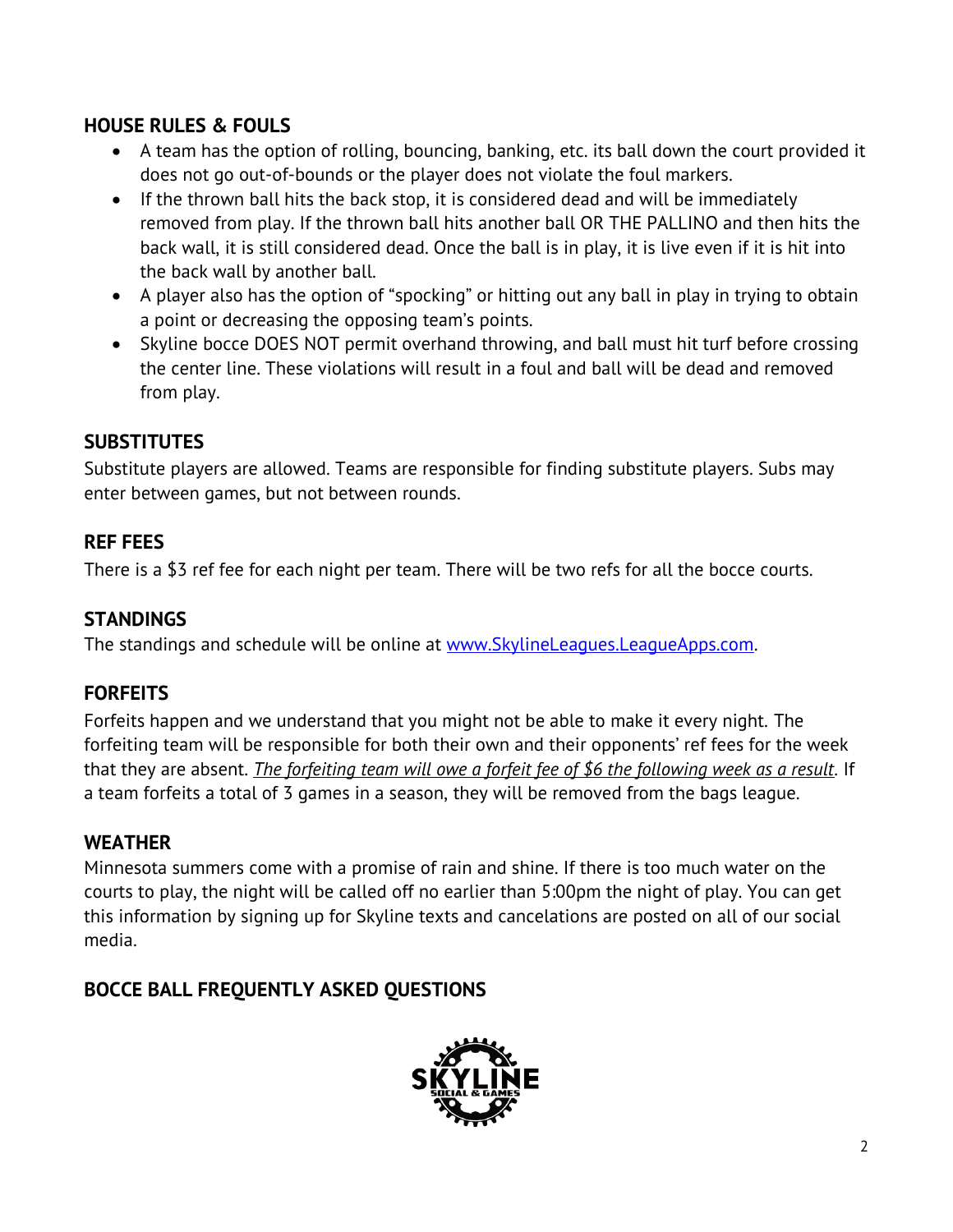- 1. **How many people on a team?** A minimum of 2 players per team must be present to play. If a team has more than 4 players, the team may substitute any additional players after each frame. If a player arrives during play, they may only join their team after a frame. If a team chooses to post teammates at a designated end, each needs to follow the original rules (i.e. each player may only throw one ball per frame)
- 2. **How long is a match?** You will play two games to 8 points and one game to five points **OR** one hour from the start time of the match. If the time limit is reached, you will finish the frame in progress and throw one more frame and the game will be over, in which case the point would be awarded to the highest score. The ref will determine when last frame will be thrown. Three games will be played each night, if time limit is reached before completing the first or second game, a sudden death frame will be thrown for each of the remaining un-started game(s).
- 3. **How do I know when I play?** The schedule and standings for each week are posted in the app and on the website: [www.SkylineLeagues.LeagueApps.com.](http://www.skylineleagues.leagueapps.com/) Cancellations due to weather will by made **at 5pm** that day.
- 4. **What happens if the other team doesn't show up?** A team has 10 minutes past the designated start time to show up. If they do show up late, but within the allotted 10 minutes, teams will not receive extra time to play and you must complete your game in the remaining time. If they do not show up at all, the result is a forfeit. The team that shows up will be awarded all 3 points.
- 5. **What constitutes a valid throw of the pallino?** You ONLY get one chance to throw the pallino and it must cross the yellow center line and not end up closer to the back or side wall than the width of a bocce ball. However, the pallino can bounce off the back wall and is still consider in play if it obeys the original rule of being a bocce ball width from the wall. To measure a legal throw, slide a bocce ball between the wall and pallino; if it hits or "ticks" the pallino or does not cross the yellow line, the opposing team gets to place the pallino where they choose; given it is a legal placement of the pallino.
- 6. **What happens if the closest ball of each team is equal distance from the pallino at the end of a frame?** If the captains decide the closest ball of each team is equal in distance from the pallino, NO points are awarded and the game continues from the opposite end, with the same team throwing the pallino as the previous frame. Ref can be summoned to make determination